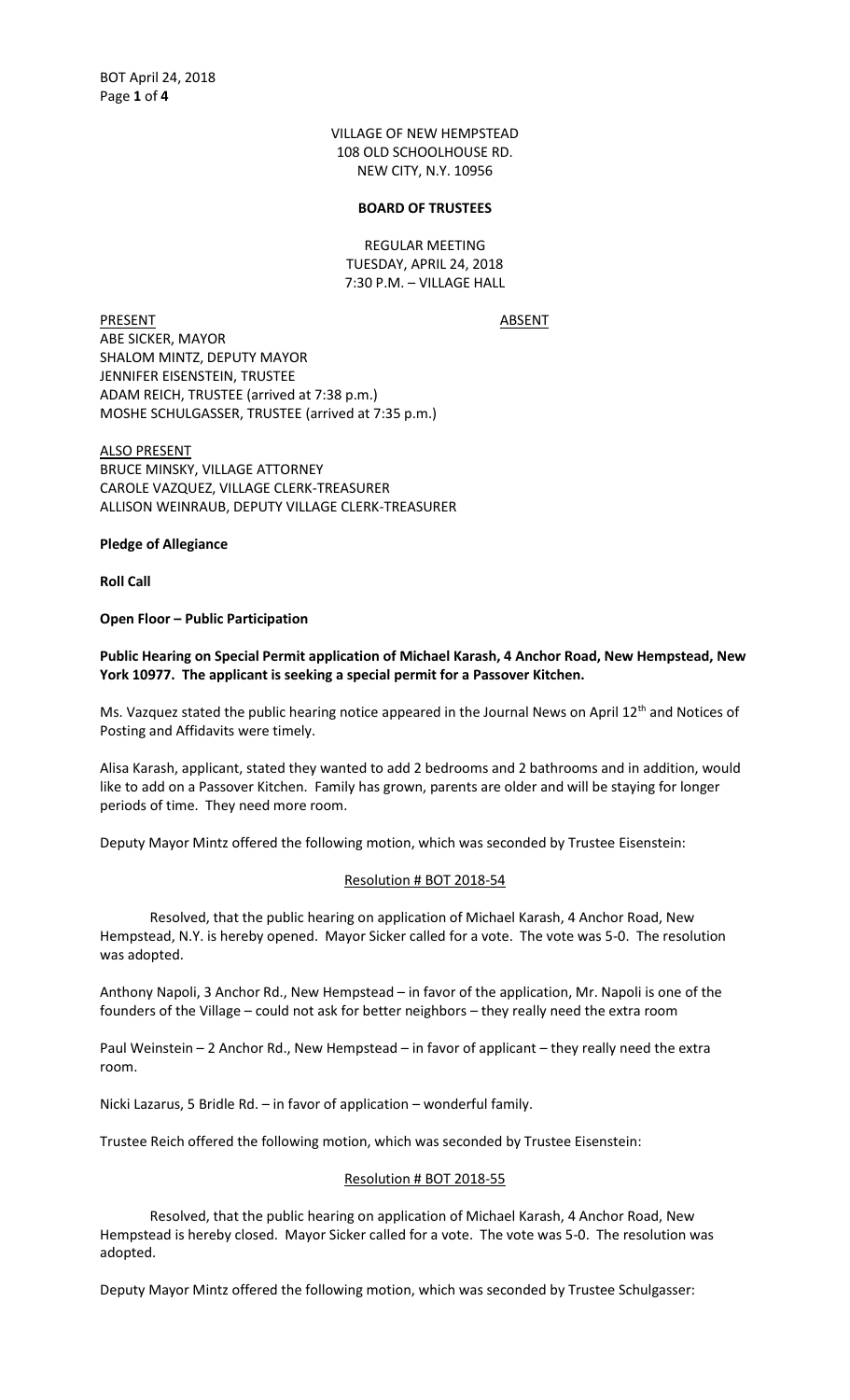## Resolution # BOT 2018-56

Resolved, that the application of Michael Karash, 4 Anchor Road, New Hempstead, N.Y. for a Passover Kitchen is hereby granted. Mayor Sicker called for a vote. The vote was 5-0. The resolution was adopted.

## **Resolution appointing Mel Poliakoff as member of the Planning Board until 4/31/23.**

Deputy Mayor Mintz offered the following motion, which was seconded by Trustee Eisenstein:

## Resolution # BOT 2018-57

Resolved, that the Board of Trustees hereby appoints Mel Poliakoff as a member of the Planning Board until 4/31/23. Mayor Sicker called for a vote. The vote was 5-0. The resolution was adopted.

**Resolution establishing hours for reporting days for full time elected and appointed officials and all other officials based on three monthly average calendars submitted to the Village Clerk for reporting to the retirement system.** 

Deputy Mayor Mintz offered the following motion, which was seconded by Trustee Eisenstein:

# Resolution # BOT 2018-58

Resolved, that the Board of Trustees of the Village of New Hempstead hereby approves "Hours of Reporting" based upon New York State Comptroller guidelines of seven hours per day for full-time appointed officials and further approving reporting for all other officials based upon three-month average calendar submitted to Village Clerk. Mayor Sicker called for a vote. The vote was 5-0. The resolution was adopted.

**Resolution authorizing the Town of Ramapo Highway Department to pave and/or curb curbs and sidewalks for some of the following roads: Lori Court, paving and curbs, paving of Brick Church Road from 306 to Ivy Lane, sidewalks on Wayne Road from 1st house to existing sidewalk and paving from Union Road from Michael St. to Viola Road.** 

Discussion regarding different types of paving. (Paver Placed Surface Treatment)

Mayor Sicker will contact the Ramapo Highway Department to discuss the situation.

Trustee Eisenstein offered the following motion, which was seconded by Deputy Mayor Mintz:

### Resolution # BOT 2018-59

Resolved, that the Board of Trustees of the Village of New Hempstead hereby authorizes the Town of Ramapo Highway Department to pave and/or curb curbs and sidewalks for the following roads: Lori Court, paving and curbs, paving of Brick Church Road from 306 to Ivy Lane, sidewalks on Wayne Road from 1<sup>st</sup> house to existing sidewalk and paving from Union Road from Michael Street to Viola Road. Mayor Sicker called for a vote. The vote was 5-0. The resolution was adopted.

**Scheduling public hearing on tax exemptions for real property of senior citizens, alternate veterans, persons with disabilities and limited income, volunteer firefighters and people who are physically disabled.** 

Deputy Mayor Mintz offered the following motion, which was seconded by Trustee Eisenstein:

### Resolution # BOT 2018-60

Resolved, that the Board of Trustees of the Village of New Hempstead hereby schedules a public hearing on tax exemptions for real property of senior citizens, alternate veterans, persons with disabilities and limited income, volunteer firefighters and people who are physically disabled for May 22, 2018. Mayor Sicker called for a vote. The vote was 5-0. The resolution was adopted.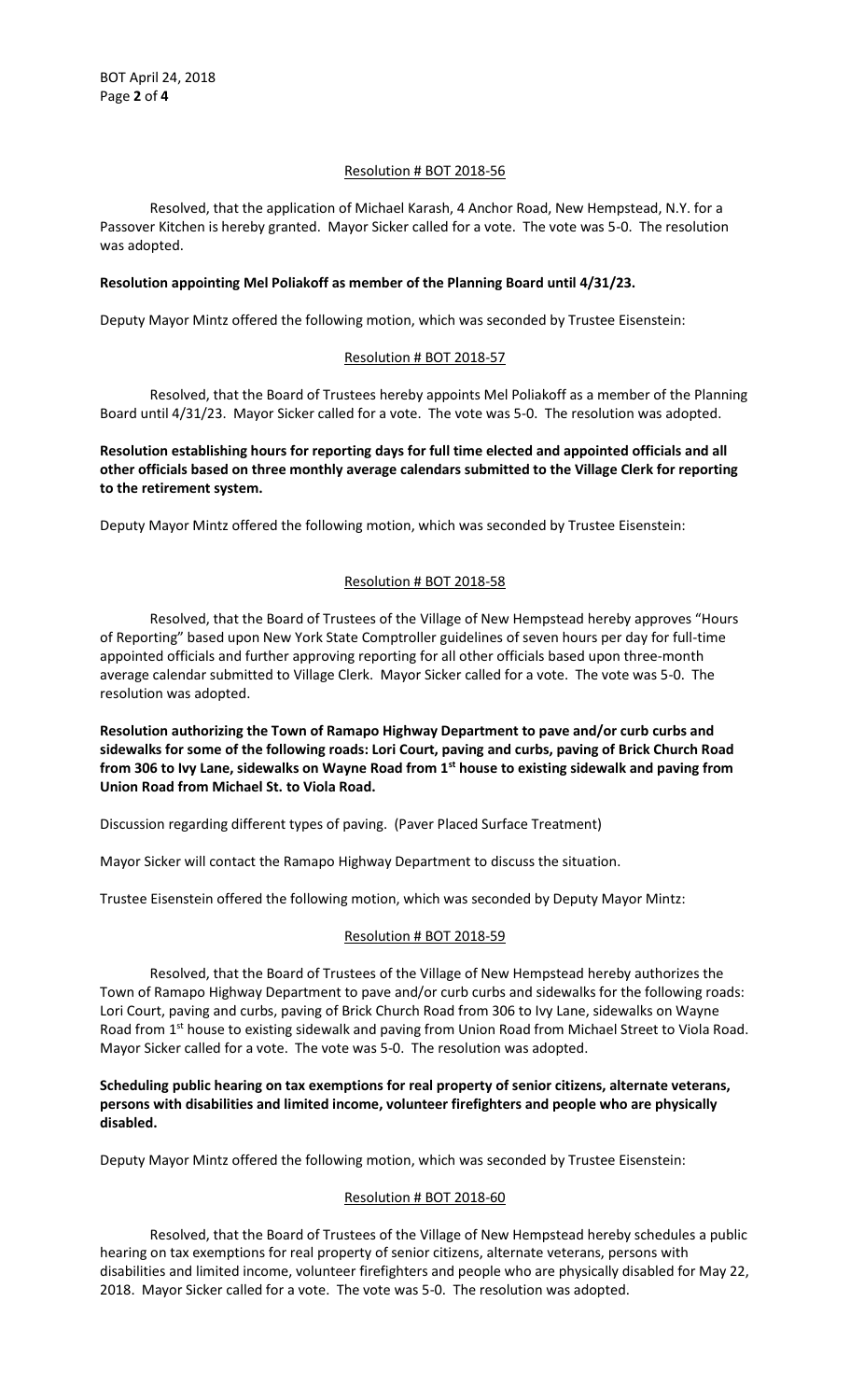Trustee Eisenstein offered the following motion, which was seconded by Trustee Schulgasser:

## Resolution # BOT 2018-61

Resolved, that the next meeting of the Board of Trustees of the Village of New Hempstead will be on May 29, 2018 at 7:30 p.m. There will be a work shop at 7:00 p.m. Mayor Sicker called for a vote. The vote was 5-0. The resolution was adopted.

## **Approval of Audited Vouchers**

Trustee Eisenstein offered the following motion, which was seconded by Mayor Sicker:

### Resolution # BOT 2018-62

Resolved, that Audited Claim numbers #17977 through #18013 in the amount of \$44,899.06 are hereby approved. Mayor Sicker called for a vote. The vote was 5-0. The resolution was adopted.

## **Approval of minutes of February 27, March 27, and April 10, 2018.**

Trustee Schulgasser offered the following motion, which was seconded by Trustee Eisenstein:

## Resolution # BOT 2018-63

Resolved, that the Board of Trustees of the Village of New Hempstead hereby approves the minutes of February 27, 2018, March 27, 2018 and April 10, 2018 and the reading of said minutes is hereby waived. Mayor Sicker called for a vote. The vote was 5-0. The resolution was adopted.

It was brought to the attention of the meeting that Local Law No. 6 of 2017, a local law to establish a temporary moratorium is expiring on May 31, 2018.

Discussion regarding the meeting date for May 2018.

Trustee Reich offered the following motion, which was seconded by Trustee Schulgasser:

### Resolution # BOT 2018-64

Resolved, that the Board of Trustees of the Village of New Hempstead hereby rescinds Resolution # 2018-60 regarding the public hearing for tax exemptions. The Board also rescinds Resolution # 2018-61 regarding the next meeting date for the Board. The Board of Trustees approves the date of May 24, 2018 for the public hearing for tax exemptions and also the next regular meeting of the Board. There will also be a work shop at 7:00 p.m. on the date of May 24, 2018. Mayor Sicker called for a vote. The vote was 5-0. The resolution was adopted.

### **Discussion regarding property maintenance**

Nicki Lazarus, 5 Bridle Rd. – complained about cars "U" turning on her block.

Mayor Sicker stated he would look into the problem.

Mayor Sicker explained, regarding property maintenance, that people are renting out their property; there are many cars parked on the property, people don't show up for Court. These are single lots. It is a hazard. This is not fit for the neighbors. We don't have a procedure. We are trying to get recourse on these conditions.

Attorney Minsky has drafted an amendment to our existing Local Law. He will be sending it out to the Board Members for their review.

Deputy Mayor Mintz offered the following motion, which was seconded by Trustee Reich:

Resolution # BOT 2018-65